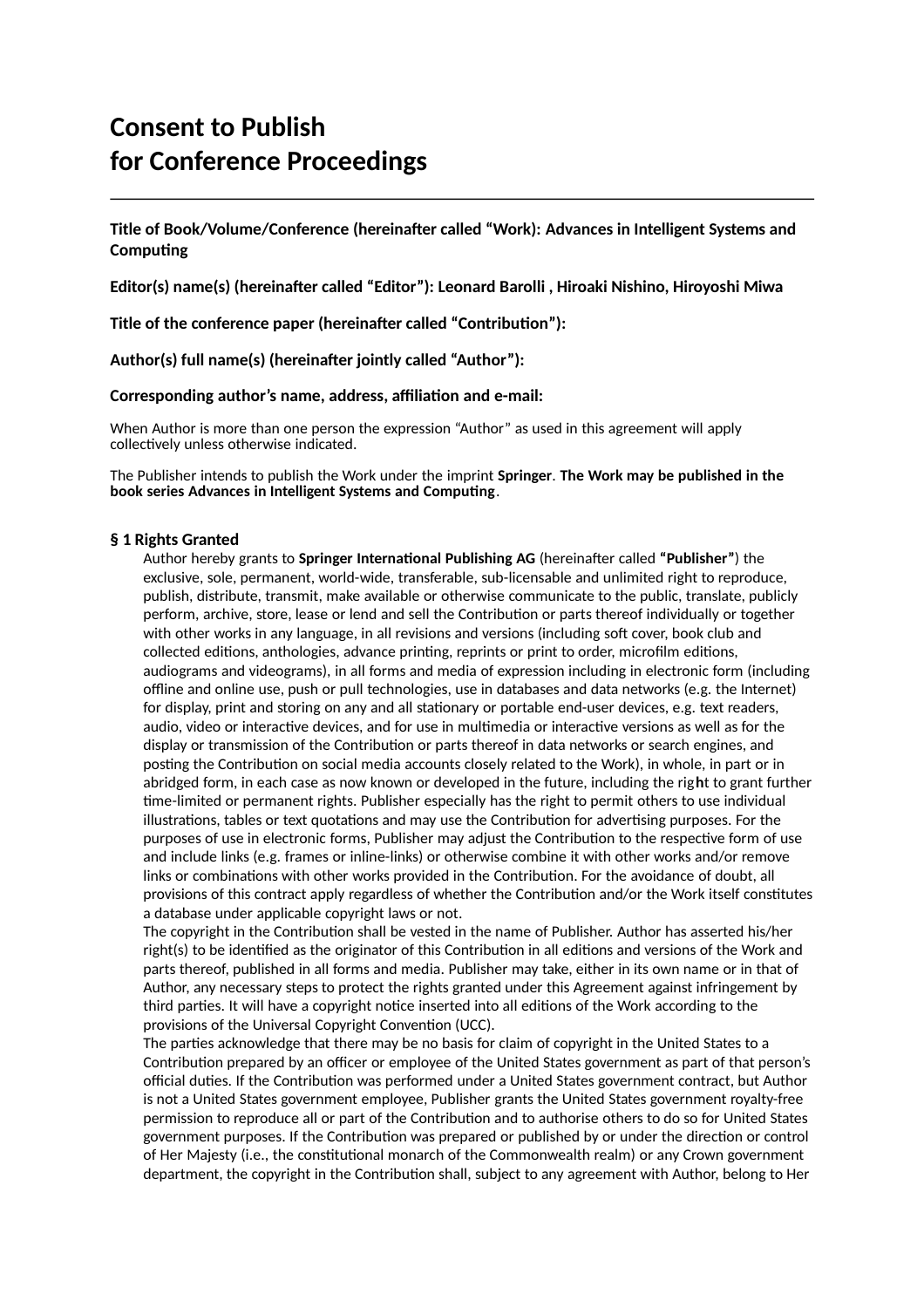Majesty. If Author is an officer or employee of the United States government or of the Crown, reference will be made to this status on the signature page.

# **§ 2 Rights retained by Author**

Author is permitted to self-archive a pre-print and an author's accepted manuscript version of the Contribution.

- a) A pre-print is the Author's first version of the manuscript submitted to the Publisher ("**Pre-Print**"). Prior to acceptance for publication, Author retains the right to make a Pre-Print of the Contribution available on any of the following: his/her own personal, self- maintained website; a legally compliant, non-commercial pre-print server such as but not limited to arXiv and bioRxiv. Once the Contribution has been published, Author should update the acknowledgement and provide a link to the definitive version on the publisher's website: "This is a pre-print of a contribution published in [insert title of book and name(s) of Editor(s)] published by [insert name of Publisher]. The final authenticated version is available online at: https://doi.org/[insert DOI]".
- b) An Author's Accepted Manuscript ("**AAM**") is the version accepted by the Publisher for publication, but prior to copyediting and typesetting, that can be made available under the following conditions:
	- i. Author retains the right to make an AAM of the Contribution available on their own personal, self- maintained website immediately on acceptance,
	- ii. Author retains the right to make an AAM of the Contribution available for public release on any of the following, 12 months after first publication ("**Embargo Period**"): their employer's internal website; their institutional and/or funder repositories and all services offering organized, legally compliant central archiving, including social scientific networks. AAMs may also be deposited in such repositories immediately on acceptance, provided that they are not made publicly available until after the Embargo Period.

An acknowledgement in the following form should be included, together with a link to the published version on the publisher's website: "This is a pre-copyedited version of a contribution published in [insert title of book and name(s) of Editor(s)] published by [insert name of Publisher]. The definitive authenticated version is available online via https://doi.org/[insert DOI]".

The DOI (Digital Object Identifier) can be found at the bottom of the first page of the published Contribution.

For the avoidance of doubt Author shall not use the publisher's final published version (in pdf or html/xml format) for the purpose of the above described self-archiving.

Additionally, Author retains, in addition to uses permitted by law, the right to communicate the content of the Contribution to other research colleagues, to share the Contribution with them in manuscript form, to perform or present the Contribution or to use the content for non-commercial internal and educational purposes, provided the original source of publication is cited according to current citation standards.

#### **§ 3 Warranties**

Author agrees, at the request of Publisher, to execute all documents and do all things reasonably required by Publisher in order to confer to Publisher all rights intended to be granted under this Agreement. Author warrants that the Contribution is original except for such excerpts from copyrighted works (including illustrations, tables, animations and text quotations) as may be included with the permission of the copyright holder thereof, in which case(s) Author is required to obtain written permission to the extent necessary and to indicate the precise sources of the excerpts in the manuscript. Third Party Material (including without limitation quotations, photographs, pictures, diagrams, drawings, tables, graphs or maps, and whether reproduced from print or electronic or other sources) may only be included in the Contribution with the prior agreement of the Publisher. In this case the Author must obtain (at the Author's expense) all necessary permissions to enable the Publisher to use the Third Party Material in the Contribution and shall provide the Editor of the Work and the Publisher with: (i) copies of all such permissions, and (ii) sufficient information to enable the Publisher to make appropriate acknowledgements.

Author warrants that Author is entitled to grant the rights in accordance with Clause 1 "Rights Granted", that Author has not assigned such rights to third parties, that the Contribution has not heretofore been published in whole or in part, that the Contribution contains no libellous or defamatory statements and does not infringe on any copyright, trademark, patent, statutory right or proprietary right of others, including rights obtained through licences; and that Author will indemnify Publisher against any costs, expenses or damages for which Publisher may become liable as a result of any claim which, if true, would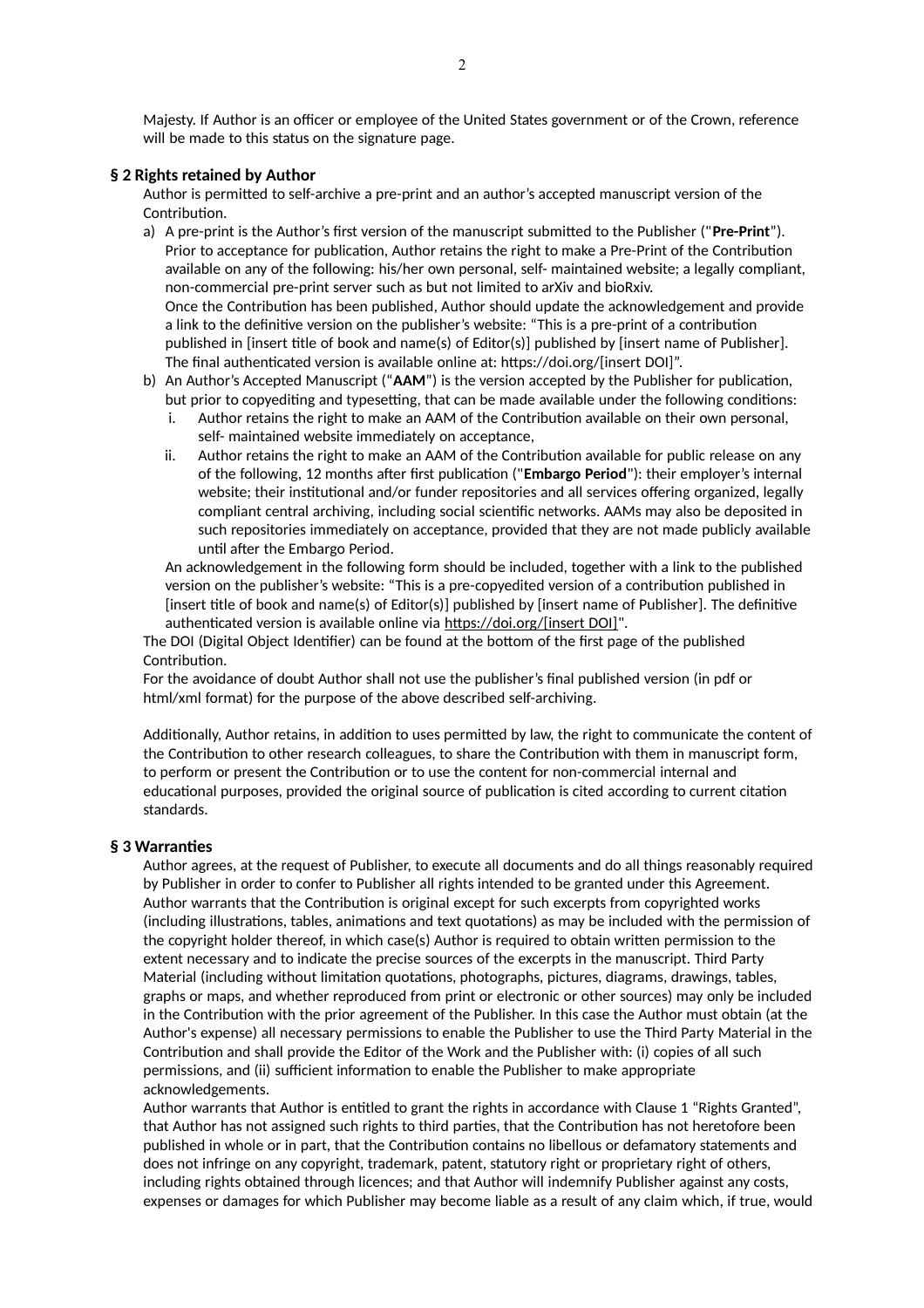constitute a breach by Author of any of Author's representations or warranties in this Agreement. Author agrees to amend the Contribution to remove any potential obscenity, defamation, libel, malicious falsehood or otherwise unlawful part(s) identified at any time. Any such removal or alteration shall not affect the warranty and indemnity given by Author in this Agreement.

# **§ 4 Delivery of Contribution and Publication**

Author shall deliver the Contribution to the responsible Editor of the Work on a date to be agreed upon, electronically in Microsoft Word format or in such form as may be agreed in writing with Publisher. The Contribution shall be in a form acceptable to the Publisher (acting reasonably) and in line with the instructions contained in the guidelines and Author shall provide at the same time, or earlier if the Publisher reasonably requests, any editorial, publicity or other form required by the Publisher. Publisher will undertake the publication and distribution of the Work in print and electronic form at its own expense and risk within a reasonable time after it has given notice of its acceptance of the Work to Author in writing.

# **§ 5 Author's Discount for Books and Electronic Access**

Author may obtain copies of the Work for personal use at a discount of 40% off the list-price if ordered directly from Publisher. Furthermore, Author is entitled to purchase for his/her personal use (directly from Publisher) other books published by Publisher at a discount of 40% off the list price for as long as there is a contractual arrangement between Author and Publisher and subject to applicable book price regulation. Resale of such copies is not permitted.

Publisher shall provide electronic access to the electronic final published version of the Work on Publisher's Internet portal, currently known as springer.com and/or palgrave.com, to Author, provided Author has included his/her email address in the manuscript of the Work. Furthermore, Author has the right to download and disseminate single contributions from the electronic final published version of the Work for his/her private and professional non-commercial research and classroom use (e.g. sharing the contribution by mail or in hard copy form with research colleagues for their professional non-commercial research and classroom use, or to use it for presentations or handouts for students). Author is also entitled to use single contributions for the further development of his/her scientific career (e.g. by copying and attaching contributions to an electronic or hard copy job or grant application). When Author is more than one person each of the co-authors may share single contributions of the Work with other scientists or research colleagues as described above. In each case, Publisher grants the rights to Author under this clause provided that Author has obtained the prior consent of any co-author(s) of the respective contribution.

#### **§ 6 Termination**

Either party shall be entitled to terminate this Agreement forthwith by notice in writing to the other party if the other party commits a material breach of the terms of the Agreement which cannot be remedied or, if such breach can be remedied, fails to remedy such breach within 28 days of being given written notice to do so.

On termination of this Agreement in accordance with its terms, all rights and obligations of Publisher and Author under this Agreement will cease immediately, except that any terms of this Agreement that expressly or by implication survive termination of this Agreement shall remain in full force and effect.

#### **§ 7 Governing Law and Jurisdiction**

If any difference shall arise between Author and Publisher concerning the meaning of this Agreement or the rights and liabilities of the parties, the parties shall engage in good faith discussions to attempt to seek a mutually satisfactory resolution of the dispute. This agreement shall be governed by, and shall be construed in accordance with, the laws of Switzerland. The courts of Zug, Switzerland shall have the exclusive jurisdiction.